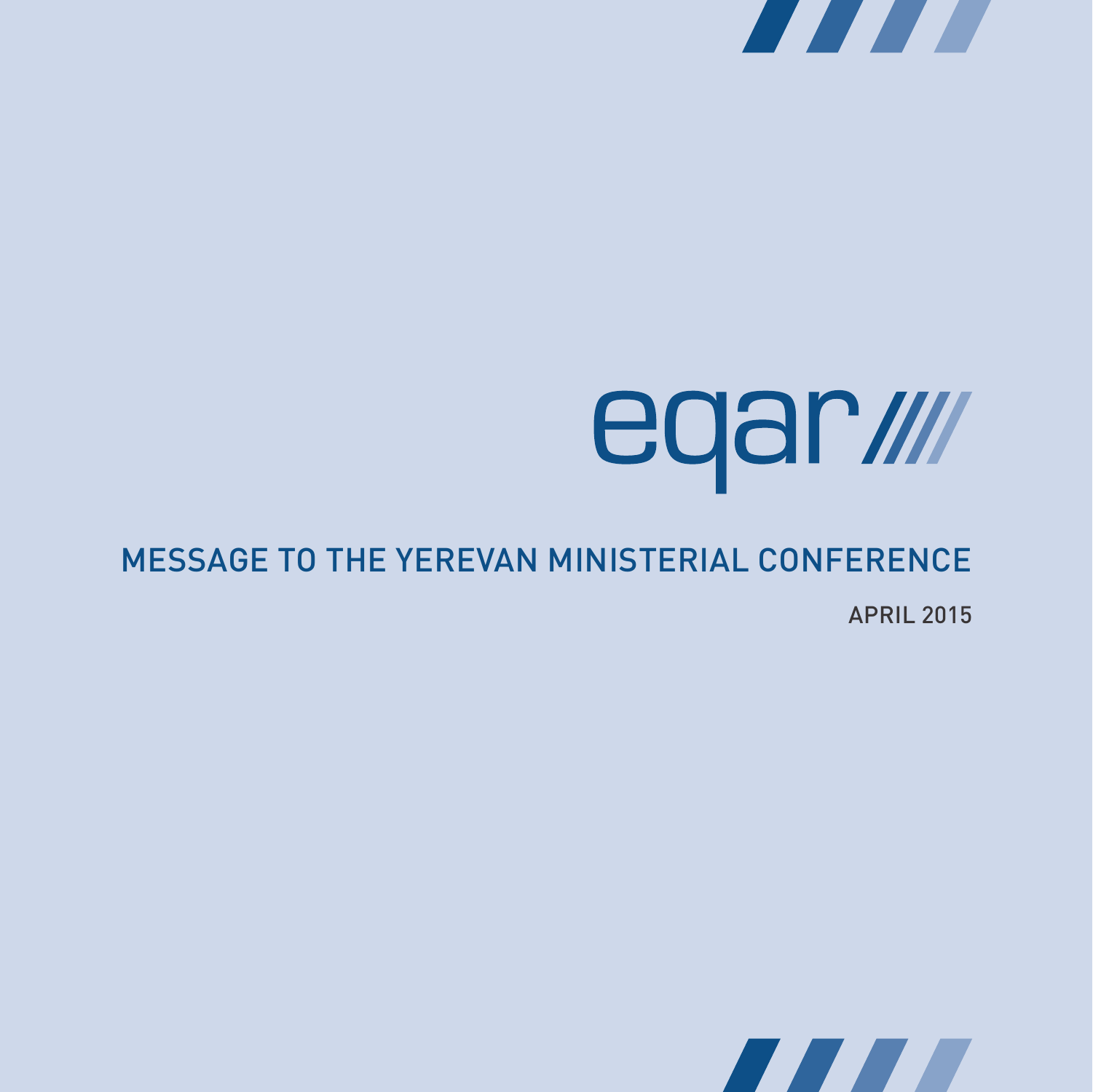On the occasion of the European Higher Education Area's (EHEA) Ministers of Higher Education gathering in May 2015 in Yerevan, EQAR wishes to highlight its key activities and the main developments in cross-border quality assurance since the last ministerial meeting in Bucharest, as well as to offer a number of recommendations for the Yerevan Communiqué.

#### Main Developments Since Bucharest (2012)

1. The Register now includes 36 quality assurance agencies from 18 EHEA member countries. These agencies demonstrated their substantial compliance with the Standards and Guidelines for Quality Assurance in the European Higher Education Area (ESG) through an independent external review.

2. 37 European governments (representing 36 EHEA countries) are now members of EQAR, and participate in the overall strategic governance of EQAR as well as support its activities. Since the Bucharest ministerial conference, Azerbaijan, the Czech Republic,



Registered Agencies and Governmental Members

- Governmental Member countries where registered agencies are based
- Other countries where registered agencies are based
- Governmental Member countries without registered agency

Finland, Kazakhstan, Lithuania, Moldova, "the former Yugoslav Republic of Macedonia", the United Kingdom joined EQAR as governmental members. The annual EQAR Members' Dialogue has proven to be a successful platform for governmental members and stakeholders to discuss policy developments in quality assurance.

3. Thirteen EHEA countries (see map on opposite side) have set up a regulatory framework to recognise the work of EQAR-registered agencies within their national quality assurance system. They offer the possibility to (all or some) higher education institutions to choose a suitable EQAR-registered quality assurance agency for their regular external evaluation, accreditation or audit.

### EQAR Contribution to Developing European Quality Assurance

4. EQAR actively participated in the work of the Steering Group for the revision of the European Standards and Guidelines (ESG). The revised ESG take account of the developments since 2005, clarify their scope, include new modes of learning and higher education provisions, and link quality assurance more explicitly to other Bologna instruments, such as qualifications frameworks. They also reflect the specific challenges of cross-border.

5. EQAR actively contributed to the development of the European Approach for Quality Assurance of Joint Programmes. Trying to overcome fragmented quality assurance procedures, the approach is based on the agreed tools of EHEA, without applying additional national criteria. It follows through on the principle of recognising EQAR-registered agencies' decisions on joint programmes, as agreed in the Bucharest Communiqué.

6. The Register Committee's full decisions on all eligible applications as well as on registered QA agencies are now published. They can be consulted at: www.eqar.eu/decisions/.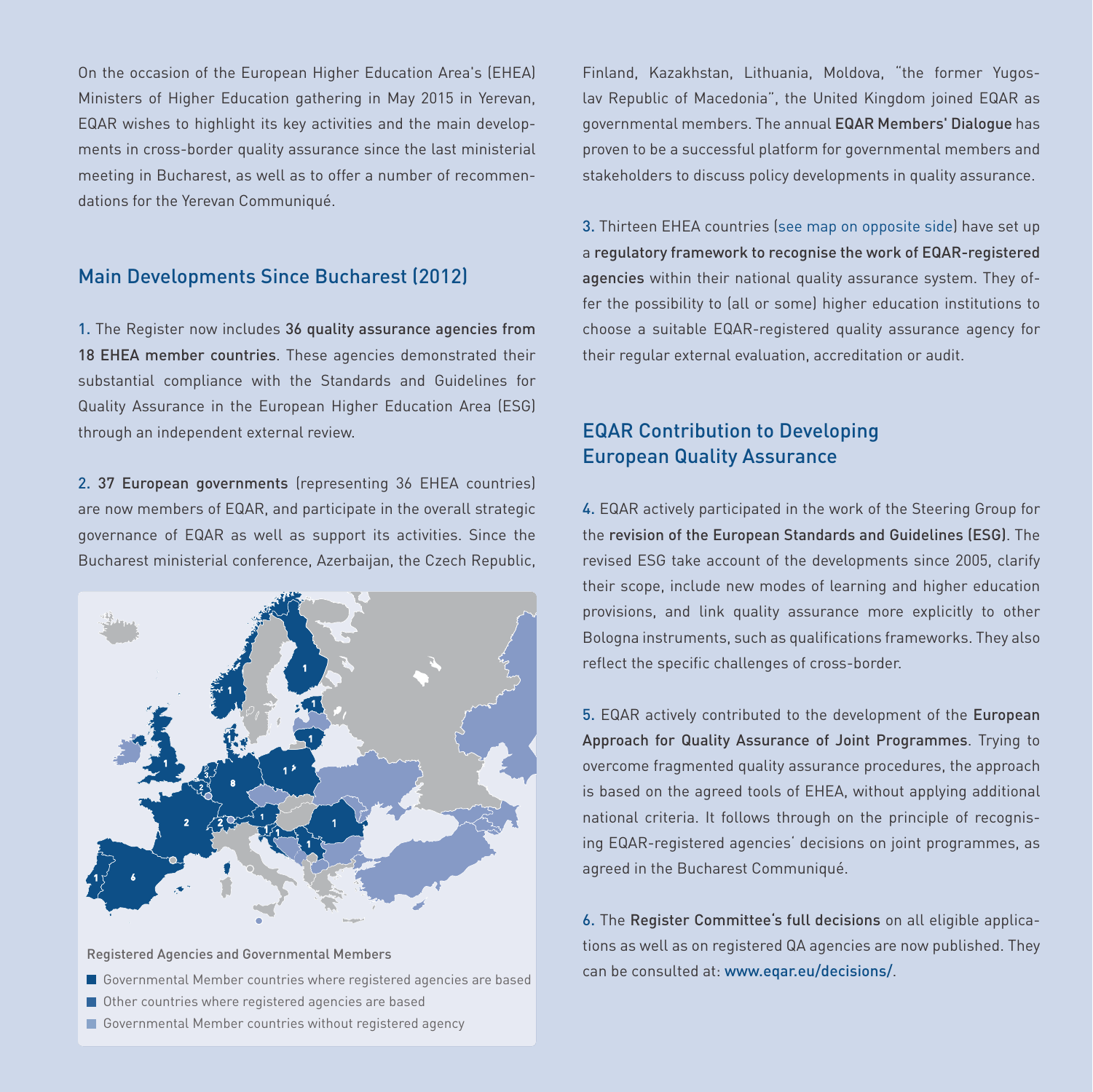7. To further increase the transparency of the Register Committee's decision-making practice and aid external review panels in understanding how the Committee has interpreted the ESG and used external review reports, the Register Committee's Practices and Interpretations in using the ESG have been published. A new policy document on the Use and Interpretation of the (revised) ESG will be published after their adoption by Ministers.

8. EQAR developed a Policy on Transition to the Revised ESG. The Policy provides registered agencies sufficient time to adjust their processes and ensures that by 2020 all agencies on the Register will have been reviewed against the revised version of the ESG.

9. EQAR updated its Complaints Policy in order to streamline its handling of concerns raised by individuals or organisations about registered agencies and their compliance with the ESG.



Openness to EQAR-registered QA agencies within EHEA

- Countries recognising EQAR-registered agencies as part of the national requirements for external QA
- Countries recognising foreign agencies as part of the national requirements for external QA
- Discussions are ongoing or plans have been made to establish a legal framework allowing EQAR-registered agencies to operate ■ Countries not open to external QA evaluation by an internationally active EQAR-registered QA agency

#### International Quality Assurance Activity in the EHEA

10. In line with its strategic priorities, EQAR carried out the project Recognising International Quality Assurance Activity in the EHEA (RIQAA). It included an analysis of legal provisions recognising EQAR-registered quality assurance agencies and their decisions as well as of the experiences of higher education institutions with external quality assurance across borders.

#### The main conclusions of the RIQAA project are:

/ At European level, the necessary infrastructure for quality assurance across borders has been put in place during the past years, based on ESG and EQAR together with other Bologna tools, especially the Qualifications Frameworks for the EHEA.

/ Quality assurance agencies have been actively cooperating internationally. Cross-border external quality assurance reviews of higher education institutions and programmes are a reality in almost all EHEA member countries.

/ Higher education institutions welcome if they can work with an agency that best suits their own mission and profile, which gives the most valuable feedback. A review by a foreign/international agency is perceived as a genuinely international experience, supporting the institution's international strategy and image.

/ Although additional challenges and efforts are required to prepare for such a review, these are outweighed by the additional benefits (e.g. receiving valuable feedback, improved recognition of their qualifications).

/ When they carry out reviews across borders, agencies bear a significant responsibility for delivering high quality reviews in less familiar QA frameworks and require support to develop systematised cross-border external quality assurance activities.